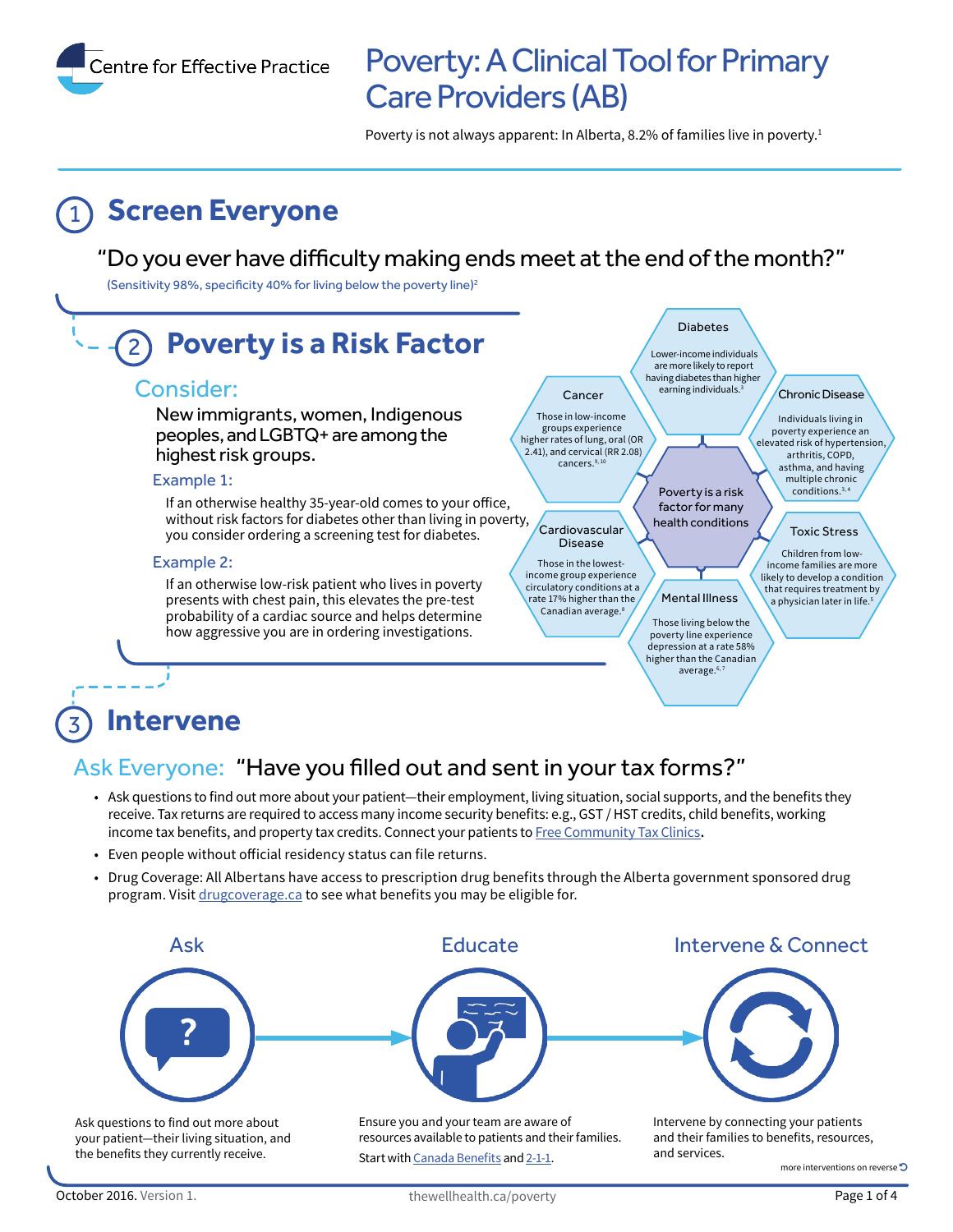## Intervening can have a profound impact on your patients' health



income and other supports, organized by personal status (e.g., "parent," "Indigenous peoples") or life situation (e.g., "unemployment," "health concerns"), with links to the relevant program websites and to application forms.

Call 2-1-1 or browse the website to find community support and advocacy organizations, based on topic and location.

Provides law-related information and educational resources on justice and legal issues of interest to Albertans.

**Remember:** As health care providers, it is our responsibility to provide complete and detailed information that accurately portrays our patients' health status and disabilities.

It is **NOT** our role to serve as the gatekeepers for income security.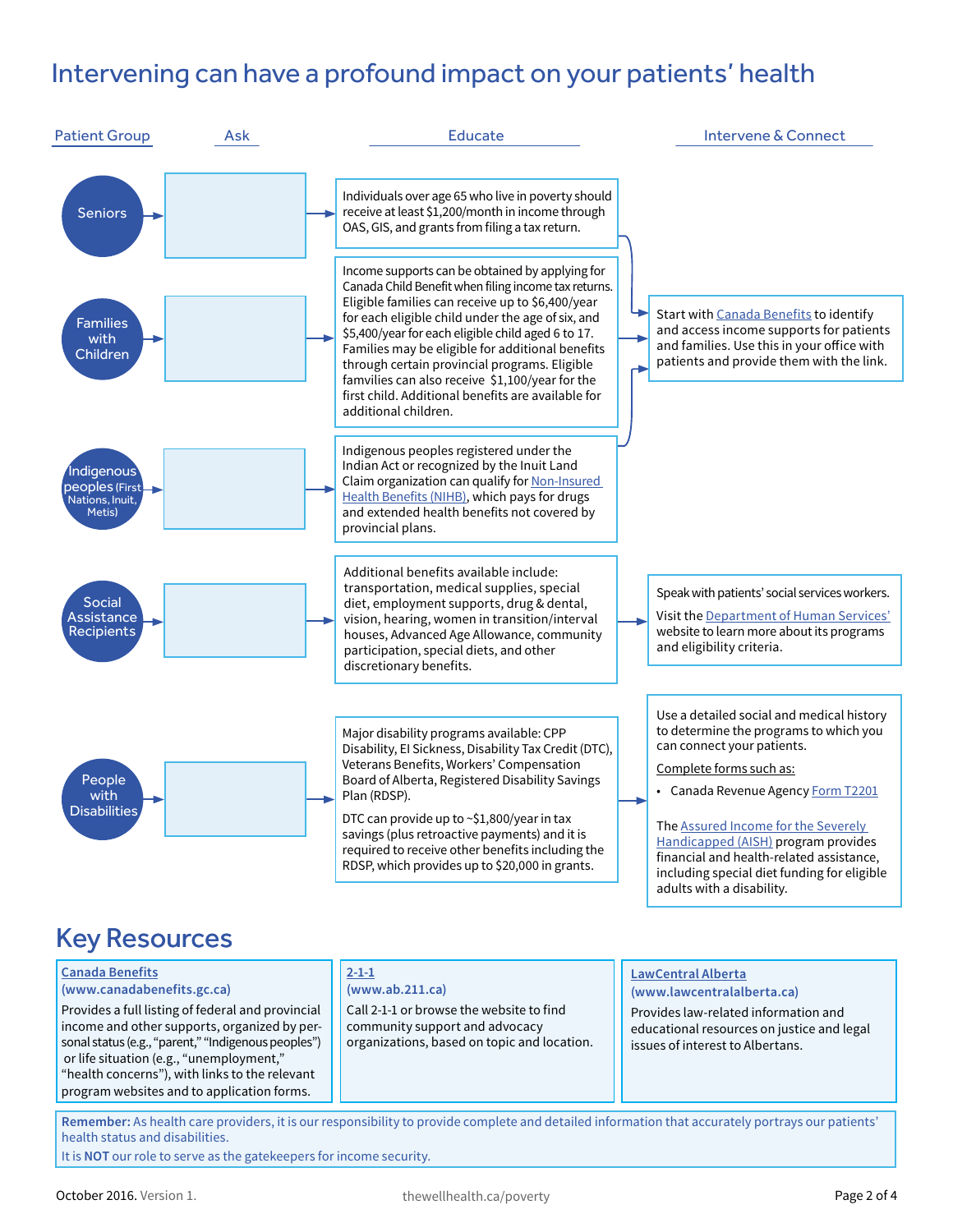## Supporting Material\*

- [i] Free Community Tax Clinics: <http://www.cra-arc.gc.ca/tx/ndvdls/vlntr/clncs/ab-eng.html>
- [ii] [DrugCoverage.ca](https://DrugCoverage.ca):<http://www.drugcoverage.ca>
- [iii] Canada Benefits: <http://www.canadabenefits.gc.ca/>
- [iv] 2-1-1 Alberta: http://www.ab.211.ca/
- [v] Non-Insured Health Benefits for First Nations and Inuit:<www.hc-sc.gc.ca/fniah-spnia/nihb-ssna/index-eng.php>
- [vi] PovNet: [http://](http://www.povnet.org/regional/alberta)www.povnet.org/regional/alberta
- [vii] Form T2201: http:/[/www.cra-arc.gc.ca/E/pbg/tf/t2201/README.html](http://www.cra-arc.gc.ca/E/pbg/tf/t2201/README.html)
- [viii] Alberta's Department of Human Services:<http://www.humanservices.alberta.ca/>
- [ix] Workers' Compensation Board of Alberta: <https://www.wcb.ab.ca/>
- [x] To see who is an eligible Non-Insured Health Benefits Client:<http://www.hc-sc.gc.ca/fniah-spnia/nihb-ssna/benefit-prestation/index-eng.php>
- [xi] Fact Sheet on Systemic Racism on Indigenous Peoples in Canada: [http://www.cfpc.ca/uploadedFiles/Resources/\\_PDFs/SystemicRacism\\_ENG.pdf](http://www.cfpc.ca/uploadedFiles/Resources/_PDFs/SystemicRacism_ENG.pdf)
- [xii] National Collaborating Centre for Aboriginal Health's "Poverty as a Social Determinant of First Nations, Inuit, and Metis Health": http://www.nccah-ccnsa.ca/Publications/Lists/Publications/Attachments/21/2015\_02\_16\_FS\_SDOH\_Poverty\_Updated\_EN\_Web.pdf
- [xiii] End Poverty Edmonton: http://www.endpovertyedmonton.ca/about/
- [xiv] Homeless Hub (AB and national data): http://homelesshub.ca
- [xv] Alberta Health Drug Benefit List: [https://www.ab.bluecross.ca/dbl/idbl\\_main1.html](https://www.ab.bluecross.ca/dbl/idbl_main1.html)
- [xvi] Homeward Trust: http://www.homewardtrust.ca/home.php
- [xvii] Homeless Connect: <http://www.homewardtrust.ca/programs/homeless-connect.php>
- [xviii] Alberta Income Support: <www.humanservices.alberta.ca/financial-support/689.html>
- [xix] Assured Income for the Severely Handicapped (AISH): www.humanservices.alberta.ca/disability-services/aish.htm
- [xx] 8-1-1 Health Link:<http://www.albertahealthservices.ca/assets/healthinfo/link/index.html>
- [xxi] About the Canada Child Benefit program:<http://www.cra-arc.gc.ca/E/pub/tg/t4114/t4114-e.html>
- [xxii] How to calculate your Canada Child Benefit: http://www.cra-arc.gc.ca/bnfts/ccb/clcltyrccb-eng.html

\*These supporting materials are hosted by external organizations, and as such the accuracy and accessibility of their links are not guaranteed. CEP will make every efort to keep these links up to date.

#### References

- [1] Hudson, CA. Poverty costs 2.5: Investing in Albertans [Internet]. Calgary: Vibrant Communities Calgary and Action to End Poverty in Alberta; 2014 [cited 2016 Apr 28]. Available from: http://vibrantcalgary.com/wp-content/uploads/2016/06/PCosts\_2\_Investing\_In\_ [Albertans\\_web.pdf](http://vibrantcalgary.com/wp-content/uploads/2016/06/PCosts_2_Investing_In_Albertans_web.pdf)
	- \*Please note that the measure used to calculate this statistic is the Low Income Measure afer tax.
- [2] Brcic V, Eberdt C, Kaczorowski J. Corrigendum to Development of a tool to identify poverty in a family practice setting: A pilot study. Int J Family Med [Internet]. 2015 Sep 21 [cited 2016 Apr 22]; 1-7. doi: 10.1155/2015/418125
- [3] Canadian Diabetes Association Clinical Practice Guidelines Expert Committee. Canadian Diabetes Association 2013 clinical practice guidelines for the prevention and management of diabetes in Canada. Can J Diabetes. 2013; 37(suppl 1).
- [4] Dales RE, Choi B, Chen Y, Tang M. Influence of family income on hospital visits for asthma among Canadian school children. Thorax. 2002 Jun; 57(6): 513-7.
- [5] Chen E, Martin AD, Matthews KA. Trajectories of socioeconomic status across children's lifetime predict health. Pediatrics. 2007 Aug; 120(2): e297-303.
- [6] Fryers T, Melzer D, Jenkins R. Social inequalities and the common mental disorders: a systematic review of the evidence. Soc Psychiatry Psychiatr Epidemiol. 2003 May; 38(5): 229-237.
- [7] Smith KL, Matheson FI, Moineddin R, Glazier RH. Gender, income and immigration diferences in depression in Canadian urban centres. Can J Public Health. 2007 Mar-Apr; 98(2): 149-153.
- [8] Lightman E, Mitchell A, Wilson B. Poverty is making us sick: a comprehensive survey of income and health in Canada [Internet]. Toronto: Wellesley Institute; 2008 Dec [cited 2015 Aug 29]; 1-38. Available from: http://www.wellesleyinstitute.com/wp-content/uploads/2011/11/ [povertyismakingussick.pdf](http://www.wellesleyinstitute.com/wp-content/uploads/2011/11/povertyismakingussick.pdf)
- [9] Conway DI, Petticrew M, Marlborough H, Berthiller J, Hashibe M, Macpherson LMD. Socioeconomic inequalities and oral cancer risk: a systematic review and meta-analysis of case-control studies. Int J Cancer. 2008; 122: 2811-2819.
- [10] Shack L, Jordan C, Thomson CS, Mak V, Møller H. Variation in incidence of breast, lung and cervical cancer and malignant melanoma of skin by socioeconomic group in England. BMC Cancer [Internet]. 26 Sep 2008 [cited 2015 Aug 29]; 1-10. doi: 10.1186/1471-2407-8-271

This Tool has been modified from the Ontario version that was originally developed as part of the Knowledge Translation in Primary Care Initiative which is led by CEP with collaboration from the Ontario College of Family Physicians (OCFP) and the Nurse Practioners' Association of Ontario (NPAO). Clinical leadership for the development of this tool was provided by Dr. Gary Bloch MD CCFP and was subject to external review by primary care providers and other relevant stakeholders. This modified Tool was funded by the College of Family Physicians of Canada. The Ontario version of this tool was adapted from the version created in 2013 by Dr. Gary Bloch MD CCFP, Ontario College of Family Physicians and its Poverty and Health Providers Committee. This tool is an adaptation of the Ontario tool.